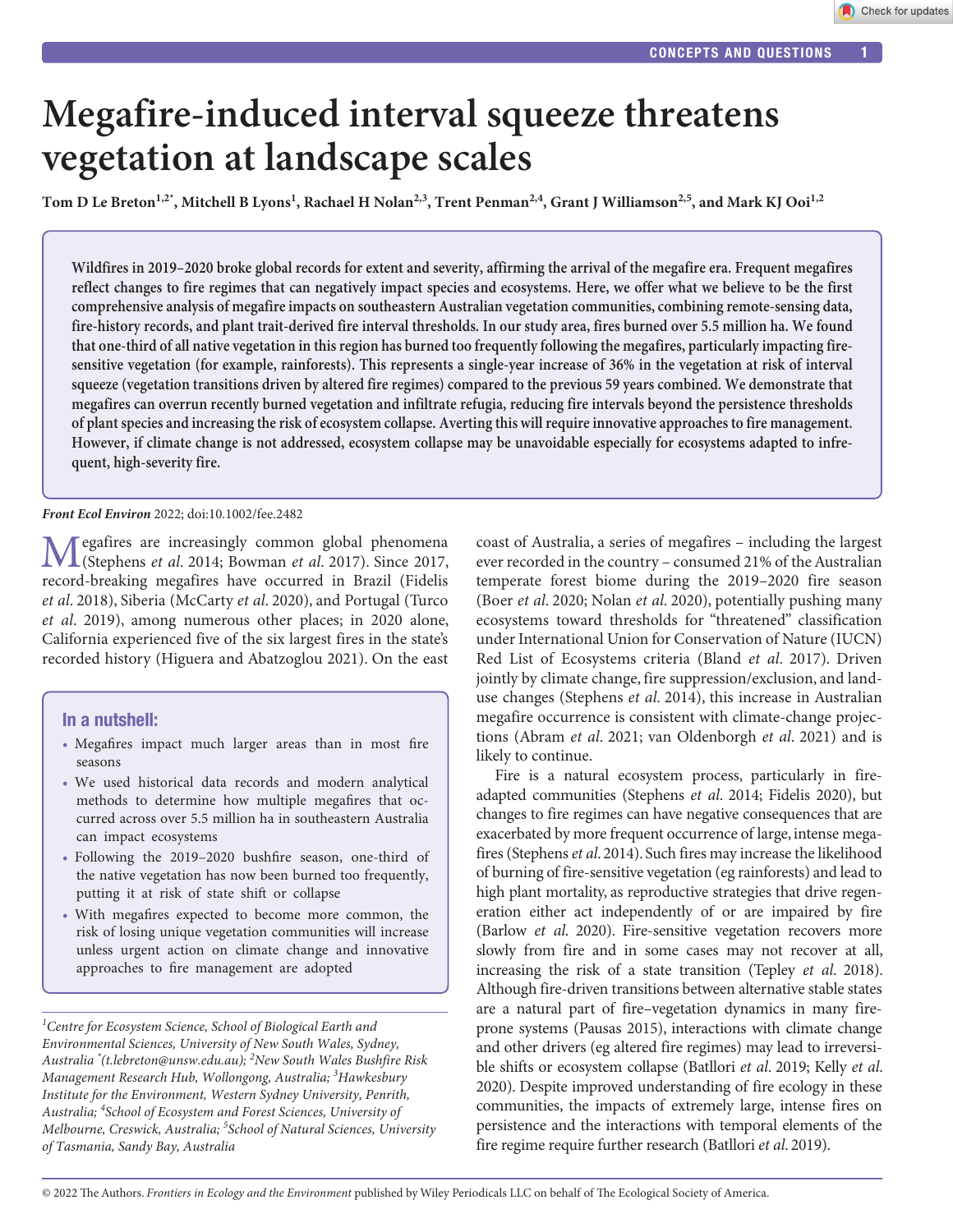Globally, extreme drought events are becoming more frequent under climate change (Dai and Zhao 2017; Miralles *et al*. 2019); for example, the two most severe drought events in the historical record of eastern Australia occurred in 2000–2009 and in 2017–2019 (De Kauwe *et al*. 2020). Heat waves frequently coincide with drought due to reduced sensible heat in the atmosphere (Miralles *et al*. 2019). Drought and heat waves are associated with severe fire seasons in high biomass environments (such as mesic forests) because these environments are normally too wet to burn except during drought (Nolan *et al*. 2016). In addition to increasing the risk of megafires, severe droughts affect demography by triggering large-scale forest mortality and canopy die-off events, an outcome that has been increasing globally (eg Allen *et al*. 2015). In fire-prone systems, if drought persists following fire, recruitment and vegetative recovery may be delayed or impeded (Pratt *et al*. 2014), which may mean that vegetation communities effectively require longer fire-free periods.

The potential for fire, as a driver of demography, to impact plant species and communities through interactions with changing climatic conditions has been conceptualized as a model termed "interval squeeze" (Enright *et al*. 2015). Interval squeeze results from climate-change-induced conditions (such as prolonged drought, heat waves, and extreme fire weather) simultaneously increasing the time required for plants to recover post-fire and reducing the time between fire events (Enright *et al*. 2015). Species are consequently "squeezed" out through rapid shifts in demography, slowing recovery and lowering reproductive ability, altering species composition, and potentially leading to extinctions (Enright *et al*. 2015). Therefore, interval squeeze is also a mechanism that may drive state transitions (Fairman *et al*. 2016; Coop *et al*. 2020), an example of which has been recently observed in Australian forests (Bowman *et al*. 2014). Notably, the extreme conditions contributing to interval squeeze also produce high-severity megafires, suggesting that megafires have a profound influence on vegetation by increasing fire frequency or penetrating into fire-sensitive vegetation (Tolhurst and McCarthy 2016; Barlow *et al*. 2020). This idea is supported by a recent review of extreme fire seasons that highlighted the relationship between extent of area burned and increased fire frequency across landscapes (Fairman *et al*. 2016). The negative ecological effects of large fires will be compounded as megafires become more frequent (Bradstock 2008).

In 2019, Australia experienced its driest and hottest year on record (Abram *et al*. 2021), with eastern Australia experiencing a third consecutive year of drought (BoM 2019). This climatechange-driven confluence of conditions was partially responsible for Australia's record-breaking 2019–2020 fire season (Abram *et al*. 2021; van Oldenborgh *et al*. 2021). The extent and severity of these megafires are unprecedented in the modern fire record (Boer *et al*. 2020; Collins *et al*. 2021), as are the breadth of their impacts across terrestrial biomes and species (Ward *et al*. 2020; Gallagher *et al*. 2021). Much of the preliminary work on these impacts focused on prioritization of species requiring recovery actions, but how megafires might alter the underlying temporal characteristics of the fire regime at the ecosystem scale remains to be quantified.

Here we assessed the impact of the 2019–2020 megafires on fire intervals across southeast Australian vegetation types and classes in New South Wales (NSW), the Australian state with the largest area impacted. Originally defined as fires encompassing >10,000 ha (Stephens *et al*. 2014), megafires have more recently been defined as wildfires or wildfire complexes that encompass >100,000 ha (Collins *et al*. 2021). Depending on how they are defined, between 8 and 30 megafires occurred during the 2019–2020 fire season (DPC NSW 2020; Collins *et al*. 2021). Because our focus was on the fire season as a whole, we did not distinguish between individual megafires but considered and referred to them collectively. We identified vegetation types that were burned below their minimum recommended fire interval, defined as the shortest time between fires that allows regeneration and persistence of component species (Kenny *et al*. 2004). Intersecting the 2019– 2020 megafires with historical fire maps to identify areas previously burned below the minimum fire interval during each of the past 60 fire-years, we calculated the frequency of these fires and identified areas experiencing fire interval shift (primarily an increase in frequency), subsequently increasing the risk of interval squeeze. Finally, we placed our results within the context of the IUCN Red List of Ecosystems criteria (Bland *et al*. 2017) to show how the scale of a single megafire event can push plant communities toward thresholds of collapse risk.

## **Methods**

Our study region consisted of the state of NSW (excluding the Australian Capital Territory) on Australia's east coast, comprising 12 distinct vegetation types and 96 classes (Keith 2004) and covering  $801,150$  km<sup>2</sup>. The state has a diverse array of vegetation, ranging from temperate dry sclerophyll forests and heaths to mesic forests (including wet sclerophyll forests and rainforests) to alpine and arid vegetation types. Historical fire regimes are equally diverse, with more frequent, low- to medium-severity fires occurring in drier vegetation, whereas mesic forests typically experience long fire-free periods punctuated by high-severity fires (Murphy *et al*. 2013).

Vegetation mapping was obtained from the NSW Department of Planning, Industry and Environment (DPIE); the NSW State Vegetation Type Map was derived from aerial photography, satellite imagery, and extensive ground-truthing, and classified with an accuracy of 60–75% and a resolution of 15 m (NSW OEH 2017). The map was divided into 14 vegetation types, including one, a "candidate native grasslands" type, that for the purposes of this analysis was conservatively assumed to be true native grasslands and was consequently re-categorized accordingly. Nonnative vegetation was excluded. Vegetation types and classes are state-level, hierarchical categorizations (Keith 2004) broadly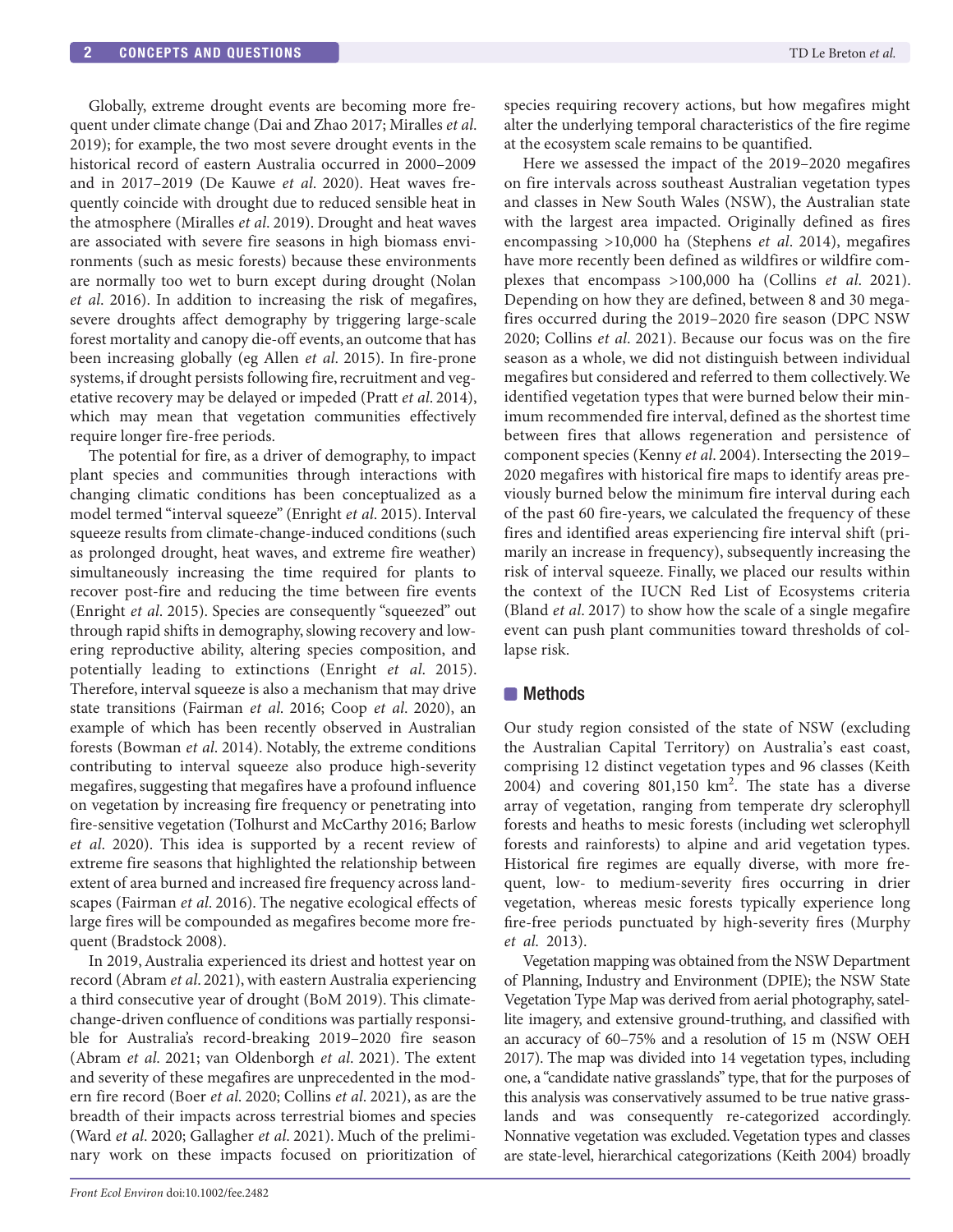equivalent to "ecosystem functional groups" and "biogeographic ecotypes", respectively, within the IUCN Global Ecosystem Typology (Keith *et al*. 2020).

Minimum fire intervals for each vegetation type were taken from the *Guidelines for ecologically sustainable fire management* (Kenny *et al*. 2004), which have informed fire management activities across NSW for the past 16 years. A range of fire intervals, meant to allow sufficient time for population replacement and persistence, were initially derived from reproductive traits (primarily primary juvenile period; Kenny 2013) of plant species within each vegetation type, but were later amended, and 3 years added to allow for replenishment of the seed bank (Kenny 2013). Fire intervals below the minimum thresholds lead to species declines or loss from these vegetation types. Each vegetation type has a corresponding minimum fire interval (WebTable 1), with the exception of rainforests, alpine complex, and saline wetlands, all of which are considered so fire-sensitive that their recovery to a pre-fire state after even a single burn would be unlikely or substantially prolonged. To allow their incorporation into the same mathematical framework as the other vegetation types, we assigned these three types a minimum interval of 100 years, which, in a management context, is effectively equivalent to "never" and consistent with the current understanding of fire-sensitive systems (eg rainforests), being restricted to rarely burned fire refugia (Bowman 2000).

Fire-history raster layers for each fire-year (the year centered on the austral fire season: in this case, July 2019–June 2020) were compiled and rasterized from digital, land tenureblind fire-history maps maintained by the NSW Rural Fire Service.

## **Analysis**

Although the complete fire-history dataset spanned a century, accuracy and comprehensiveness declined markedly with age, and therefore data prior to 1950 were excluded. To allow comparison with the vegetation mapping, we reprojected fire-year rasters to the same projection (Albers equal area, SR-ORG:7689/EPSG:3857) and resolution, based on nearest neighbor resampling, using the *gdalUtils* package (Greenberg and Mattiuzzi 2020) in R (v4.0.2; R Core Team 2020).

A continuous raster layer was created to represent the fire intervals experienced by each individual pixel across the study area. This layer was created by summing the fire-year rasters in a way that calculated "time since last fire" for each individual pixel across the study area. Intervals only commenced once a burned pixel was identified that followed a confirmed unburned status, and the interval ended once the pixel was burned again. The "time since last fire" values were summarized to create a raster in which any pixel across the study area could be tested for the number of times it was burned below a given fire interval.

The resulting rasters were then compared against the NSW State Vegetation Type Map to identify which pixels had been burned below the minimum interval specific to each vegetation type. These data from 1960 onward were then cross-tabulated to identify how many pixels in each vegetation type and class had been burned below minimum interval and how many times this had occurred. Because there were no data prior to 1950, the first 10 years of the dataset (1950–1959) could not have pixels recorded as "burned below minimum interval", and were used as our baseline decade. Analysis of times burned below threshold was therefore from 1960 onward.

## Results and discussion

We found that  $\sim$  5.5 million ha burned in NSW in 2019– 2020. The fire footprint was primarily located in the eastern third of the state (Figure 1a), and severely impacted five of nine burned vegetation types (ie burned 20–51% of the total distribution; Figure 1b). Approximately 1.88 million ha (34%) of the total burned area burned below minimum recommended fire intervals. Of this area, more than half (1 million ha, 18.5% of total area burned) had experienced multiple burns below minimum intervals over the past 60 years (Figure 1a). We interpret this as evidence of a fire interval shift at a landscape scale. The three most impacted vegetation types were wet sclerophyll forests (27.9%), rainforests (19.2%), and alpine complex (18.8%), which together accounted for two-thirds of the total area burned below minimum interval (Figure 1b). They are also among the most fire-sensitive vegetation types, with recommended minimum fire intervals of 25 to >100 years (WebTable 1). Dry sclerophyll forests and heathlands, which are more fire-prone and have much shorter minimum fire intervals (10 years), still had 7–12% of their area burned below minimum intervals in 2019– 2020 (Figure 1b). The same pattern held for vegetation types burned multiple times below minimum intervals, with wet sclerophyll forests, rainforests, and alpine complex again the worst affected, having 8–17% of their extent burned (Figure 1b).

Of particular concern are vegetation types that are most sensitive to fire and that require long minimum fire intervals to fully recover between fire events. The sheer size of the megafires means vast areas are now at risk of high fire frequency should they be burned again before the minimum interval has passed, and subsequently face increased risk from interval squeeze. Consequently, for wet sclerophyll forests, the area burned in 2019–2020 needs to remain free of fire until 2048, whereas for alpine complex and rainforest vegetation types, the fire-free period required extends to at least 2119. Combined factors of climate change and state transition toward more flammable vegetation types increases the likelihood of higher fire frequency (Pausas 2015). In addition to climate-change-induced pressures, such as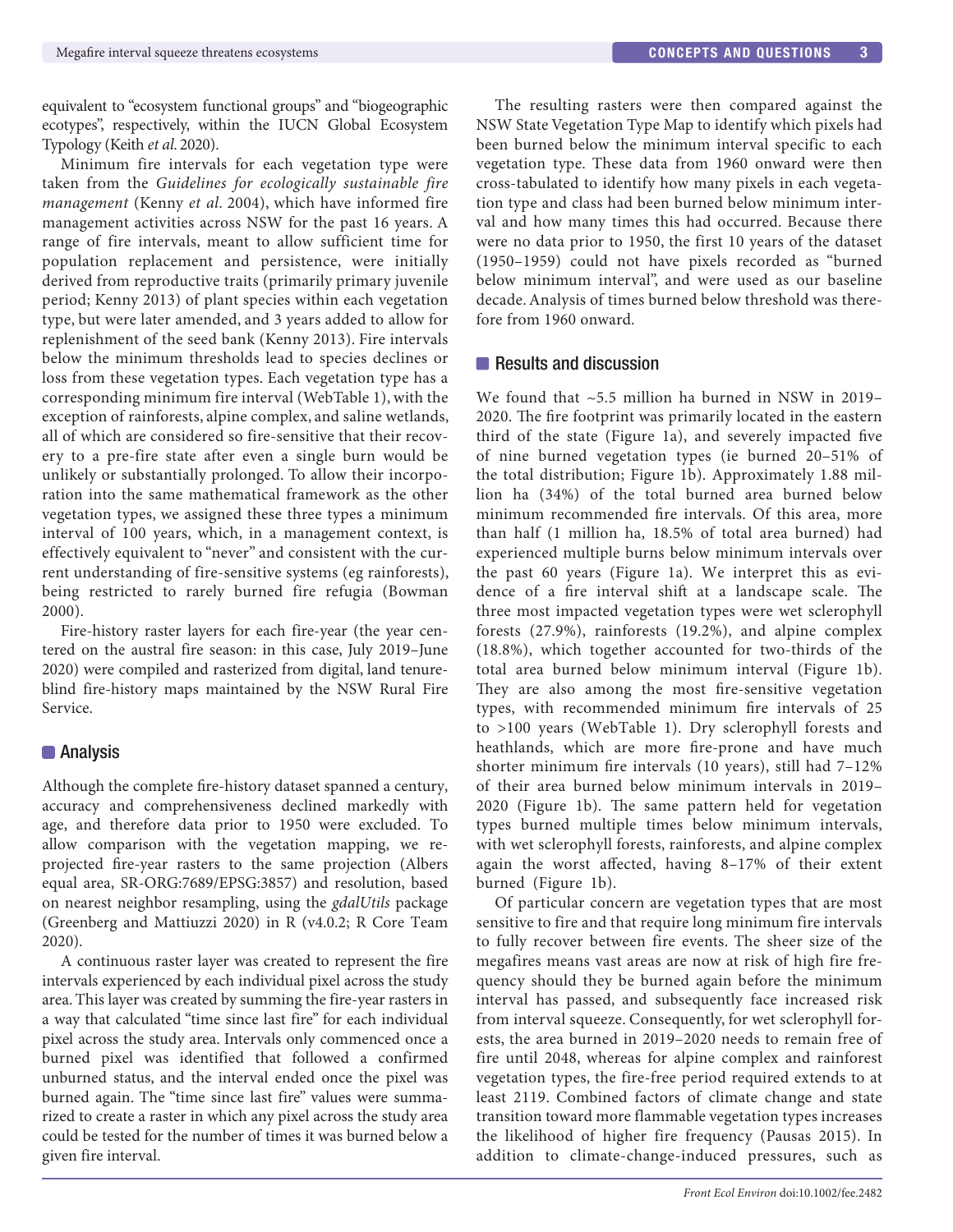

**Figure 1.** Fire frequency impacts of 2019–2020 fires on vegetation types in New South Wales (NSW), Australia. (a) Extent of 2019–2020 fires across eastern NSW, which includes three areas: namely, the total extent of the 2019–2020 fires, areas burned below the minimum interval (MI), and areas burned below the MI in 2019–2020 and at least once previously since 1960 (colored categories in [a] correspond to those in [b], [c], and [d]). Vegetation types: alp: alpine complex; dsf: dry sclerophyll forests; fow: forested wetlands; fww: freshwater wetlands; gl: grasslands; gw: grassy woodlands; hth: heathlands; rf: rainforests; wsf: wet sclerophyll forests. (b) Proportion of vegetation types impacted by 2019–2020 fires. (c and d) Proportion of rainforest classes and wet sclerophyll forest classes impacted by 2019–2020 fires, respectively. See WebTable 1 for rainforest and wet sclerophyll class abbreviations.

prolonged drought and megafires increasing fire frequency, socioecological impacts may also contribute to interval squeeze (Alencar *et al*. 2015). Where sensitive vegetation types occur near populated areas or key infrastructure, calls for more frequent fire management activities (such as hazard reduction burns) may contribute to the amount of fire experienced in the landscape, in efforts to protect human lives and assets (Whittaker *et al*. 2020). When ecological assets need to be considered, a clear framework identifying when such activities actually reduce risk to life and property must be incorporated into decision making.

The impacts of the 2019–2020 fire season on vegetation classes, a higher resolution of vegetation type classification, were both more variable and in some cases more severe. Seventy-three vegetation classes were burned, 30 (41%) of which had more than 10% of their area burned below minimum intervals, and seven of these had 30–60% of their extent burned below minimum intervals. Southern wet temperate rainforests had the highest proportion of their extent burned below the minimum interval (61%) and experienced multiple fires below the minimum interval (48%), with other rainforest

classes having up to 45% of their distribution burned below minimum intervals (Figure 1c). Wet sclerophyll forest classes were the most consistently impacted, with >25% of all classes burned during the 2019–2020 fire season. Two-thirds of wet sclerophyll classes also had >25% of their area burned below minimum intervals, and four of the nine classes with >20% burned experienced multiple fires below minimum intervals (Figure 1d). Southern lowland wet sclerophyll forest was the secondmost impacted class overall, with 78% burned during the fires, 50% burned below the minimum interval, and 41% experiencing multiple fires below the minimum interval (Figure 1d).

To put these impacts into context, the IUCN Red List Criteria for Ecosystems ([www.iucn.](http://www.iucn.org/resources/conservation-tools/iucn-red-list-ecosystems) [org/resources/conservation-tools/iucn-red](http://www.iucn.org/resources/conservation-tools/iucn-red-list-ecosystems)[list-ecosystems](http://www.iucn.org/resources/conservation-tools/iucn-red-list-ecosystems)) considers ecosystems to be "vulnerable" to threat of collapse if 30% of their area experiences environmental degradation, with thresholds for "endangered" and "critically endangered" at 50% and 80%, respectively. In our study, for the vegetation classes analyzed (that is, the unit most analogous to ecosystems), 16 had 30% of their area impacted by this single megafire event, 13 were close to or above 50% impacted, and two were over 80% impacted. Although the impact of a single fire is not enough to push these vegetation types to collapse, interactions between this event and broader changes to the fire regime, the large areas now subject to fire interval squeeze, and the presence of other

ongoing threatening processes suggest that many vegetation types in this region likely meet the IUCN criteria and are at greater risk in the future.

Fire interval shift toward higher fire frequency is an increasingly prevalent threat in fire-prone systems (Enright *et al*. 2015). By studying its occurrence at landscape scales, we have shown that one season of megafires can markedly increase the number of ecosystems experiencing this shift, threatening them with interval squeeze. From 1960 to 2018, approximately 2.35 million ha of vegetation in NSW burned below minimum intervals at least once. Following the 2019–2020 fire season, this increased by 36%, to 3.2 million ha (Figure 2a), an order of magnitude greater than the annual average of ~40,000 ha. Although a large extent of impacted vegetation had only been burned below minimum intervals once (53%), there were distinct hotspots that burned below minimum intervals up to nine times over the study period (Figure 2a). Moreover, areas that burned below minimum intervals at least twice increased by 50%, from 1 million ha to 1.5 million ha. Within vegetation types, areas that burned below minimum intervals at least once increased by 32.5%, with the largest increase occurring in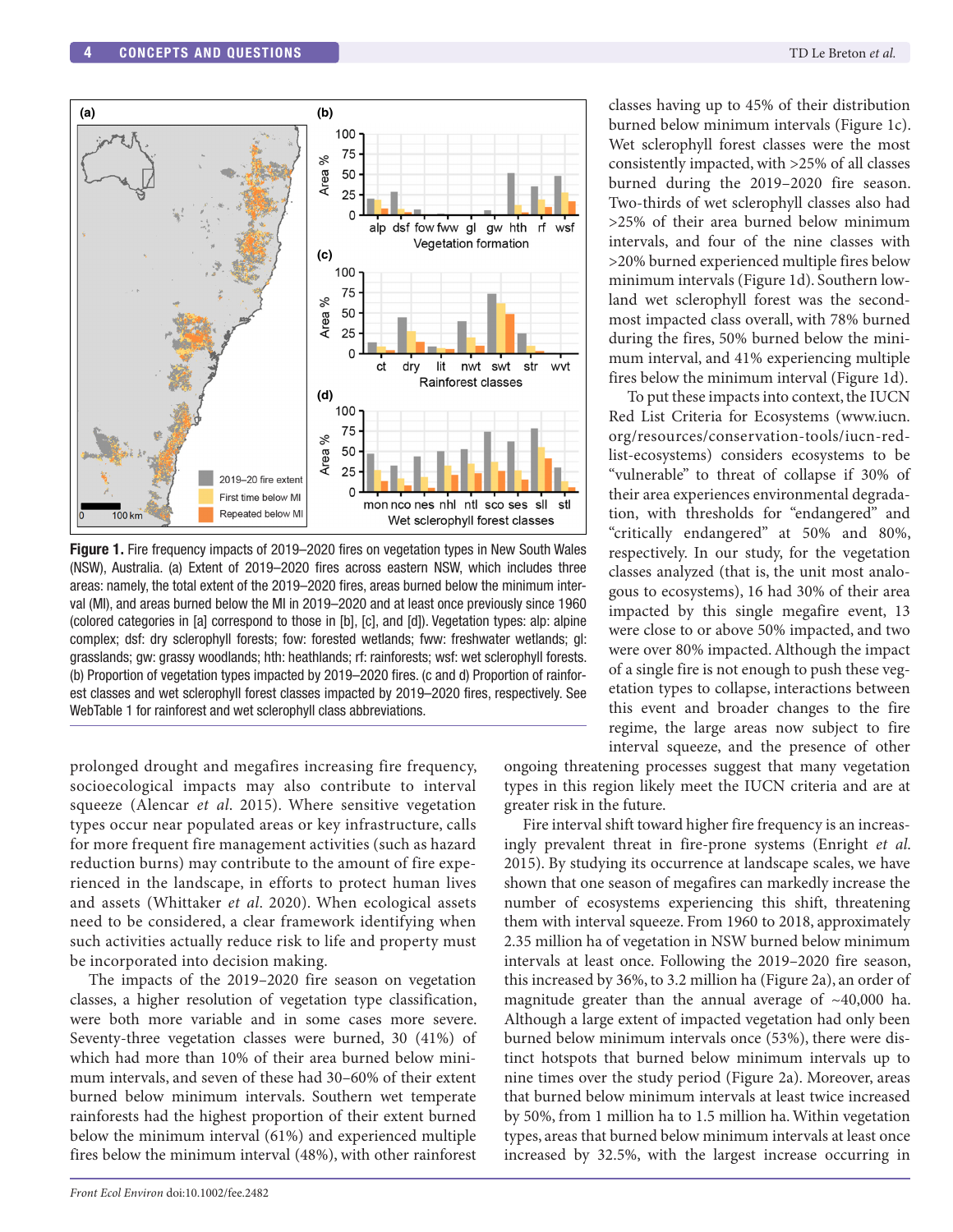rainforests (64%; Figure 2b, i), followed by alpine complex (56%; Figure 2b, iv), wet sclerophyll forests (38%; Figure 2b, iii) and heathlands (37%; Figure 2b, ii).

The most frequently burned vegetation types were those considered most fire-prone (eg dry sclerophyll). Of the 36 vegetation classes that burned six or more times below minimum intervals, only six had minimum thresholds longer than 28 years. That some vegetation types burned below minimum intervals as many as nine times over the study period, yet still retain their respective vegetation classes, raises some interesting questions. Aside from limitations in mapping accuracy, perhaps the most likely explanation is that vegetation types burned this frequently have already undergone or are undergoing state shifts. These areas are therefore a priority for floristic survey and field verification of such extreme frequency impacts. Some vegetation types (eg dry sclerophyll forests) that are adapted to more frequent fire can also possibly tolerate a higher level of frequency than represented by the current minimum intervals. However, such outcomes may also be a consequence of interactions between fire frequency and fire severity, particularly in fire-prone vegetation; greater frequency of higher severity fires (as compared with lower severity fires) may result in increased mortality of dominant

species (Bennett *et al*. 2016). Although frequent but lowseverity fires may remove fire-sensitive species from the shrub and ground layer (eg Le Breton *et al*. 2020), the fire-severity gradient may play a role when a state shift is triggered by interval squeeze. This effect will vary depending on the sensitivity of the vegetation community and component species. Recommended fire intervals for vegetation types in NSW only include limited consideration of fire severity (Kenny *et al*. 2004). Further research is required to understand how interactions between fire frequency and other fire regime elements, including fire severity and season (Miller *et al*. 2019), impact vegetation persistence.

In addition to the 3.2 million ha of NSW native vegetation now at risk of fire interval shift, there are two additional dimensions of interval squeeze: demographic shift and postfire recruitment shift (Enright *et al*. 2015). Demographic shift refers to altered rates of plant growth, survival, and reproduction in response to shifts in climate (Enright *et al*. 2015). Preliminary observations following the 2019–2020 fire season suggest that both shifts in demography and post-fire recruitment are widespread across the fire grounds. Preceding the 2019–2020 fire season, the most severe drought in the historical record triggered large-scale canopy die-back across eastern Australia (Nolan *et al*. 2021) and most likely a substantial



**Figure 2.** Frequency of fires below minimum intervals from 1960 to 2020 across NSW. (a) Mapped frequency of fires (1 to 9) below minimum intervals from 1960 to 2020. (b) Percentage of total area (y-axis) that burned below minimum intervals at least once from 1960 to 2018/19 ("2018") and from 1960 to 2019/20 ("2019") (x-axis) for (i) rainforests, (ii) heathlands, (iii) wet sclerophyll forests, and (iv) alpine complex vegetation types. Image credit for the alpine photo: C Kirchhoff.

increase in tree mortality (De Kauwe *et al*. 2020), consistent with predictions of climate-change-driven demographic shifts. At the same time, post-fire recruitment and regeneration has been inconsistent (Kirchhoff *et al*. 2021), and in some areas has likely been delayed (Bowman *et al*. 2021). The co-occurrence of these shifts, alongside the evidence of fire interval shift documented here, indicates that interval squeeze is occurring over large scales and will lead to declines in many species if the current trajectory continues.

Climate change is driving fire regimes toward a state where megafires are more common (Stephens *et al*. 2014), and consequently the nature of fire as a threat will change, as too must management approaches for addressing that threat. The immense scale of megafires amplifying fire interval shift and increasing the threat of interval squeeze presents a potentially intractable issue for land managers seeking to balance conservation with preservation of life and infrastructure. Fuel reduction burns are typically used to reduce the spread and severity of wildfires, but their efficacy varies by vegetation type (Prichard *et al*. 2020) and may be reduced by extreme fire seasons (Clarke *et al*. 2020). Any increase in the application of prescribed burns will necessarily also increase the frequency of fire in the landscape. With over 5.5 million ha of NSW now vulnerable to being burned below minimum intervals for the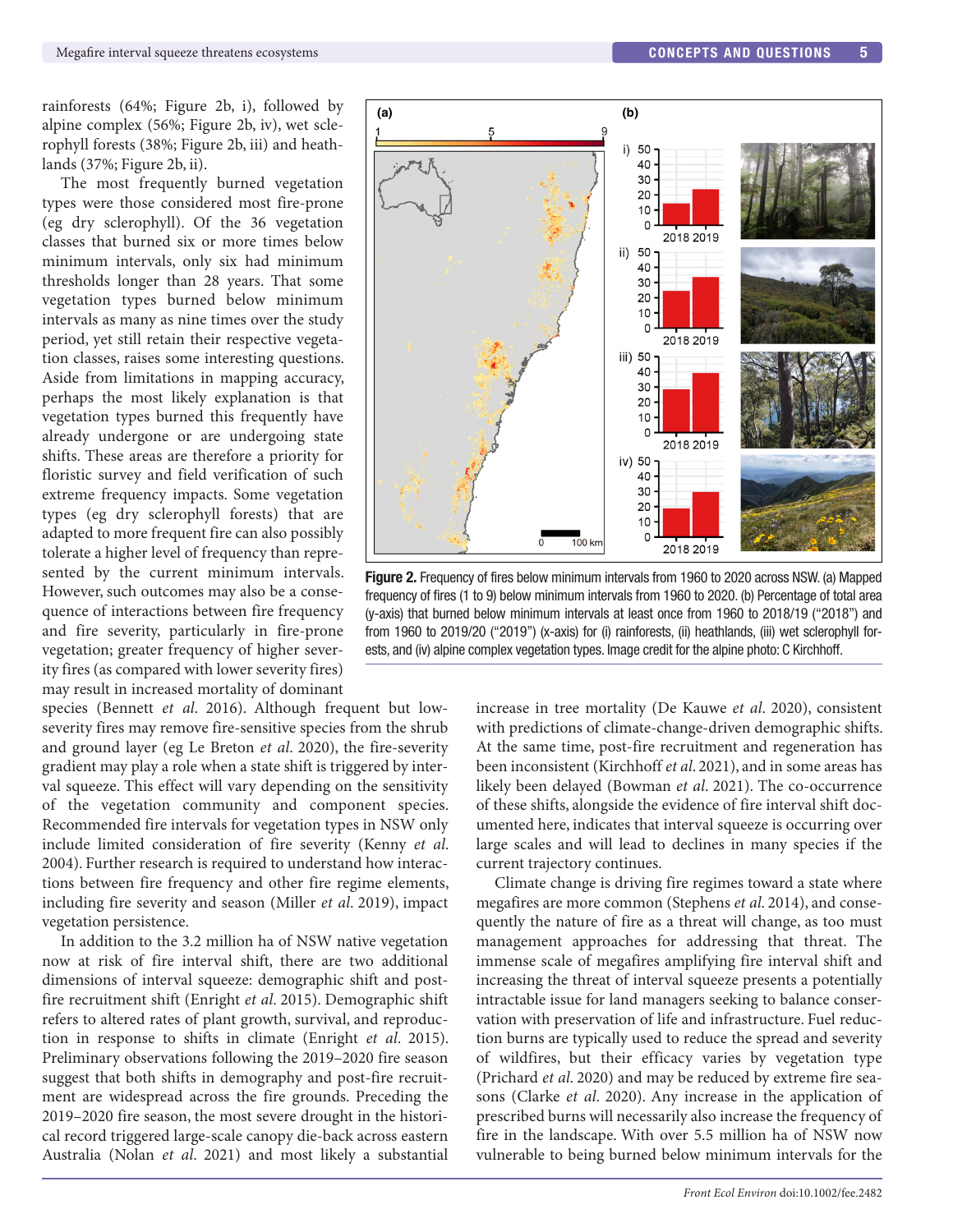next 10–100 years, the options for implementing hazard reduction burns that do not contribute to fire interval shift are limited. Furthermore, although prescribed fire can help manage fire behavior in vegetation types adapted to high-frequency fire (Lydersen *et al*. 2017; Prichard *et al*. 2020), there are fewer management options for mesic forests adapted to longer fire intervals and higher severity fire, and these forests may face unavoidable declines due to climate change and altered fire regimes (Westerling *et al*. 2011).

Fortunately, there are novel and innovative approaches to management that can protect biodiversity from megafires while reducing the frequency of fire in the landscape (Kelly *et al*. 2020). For example, reducing land clearing and restoring cleared landscapes around fire-sensitive vegetation types may lower flammability and increase target vegetation resilience. Land clearing is a major driver of increased flammability of fire-sensitive vegetation (Cardil *et al*. 2020; Lindenmayer *et al*. 2020) and is occurring at concerning rates across many of the countries experiencing megafires (Moutinho *et al*. 2016; Calderón-Loor *et al*. 2021). Clearing for firebreaks could occasionally be replaced with green firebreaks consisting of low-flammability species, which can both reduce fire spread and provide refugia for biota (Cui *et al*. 2019). At smaller scales, targeted control of fires around species or communities with high conservation value is a viable, albeit expensive, option. For example, this strategy proved effective for the Wollemi pine (*Wollemia nobilis*) (Mackenzie *et al*. 2021), a highly endangered species threatened by the 2019–2020 fires. However, this would require clear identification of ecological assets within the landscape, based both on their current threat status, and the potential for threat under emerging changes to climate and the fire regime. Ultimately, climate change remains a fundamental driver that will inhibit fire management strategies, and thus must be confronted. No fuel or restoration treatment will impede the advance of a megafire during severe fire weather, but strategic and appropriately scaled deployment of these strategies can modify fire behavior and reduce spread.

Fire and conservation managers have little or no control over global climatic change. With climate change unlikely to be mitigated or reversed in the foreseeable future, conservation and fire management must adopt strategies that are responsive to the ongoing and nonlinear changes expected from climatechange impacts on fire and ecological communities. In the absence of such strategies, vegetation types and ecosystems adapted to longer fire intervals (eg mesic forests) will likely undergo state transition and be lost from the landscape, along with the species that define them.

### ■ Acknowledgements

This work was funded by an Australian Research Council Linkage Project (LP180100741) and a grant from the New South Wales (NSW) Department of Planning, Industry and Environment's Saving Our Species program. MKJO, RHN, and GJW are supported by funding from the NSW Department of Planning, Industry and Environment, via the NSW Bushfire Risk Management Research Hub. *Author contributions*: TDLB and MKJO conceived the idea; TDLB, MKJO, and MBL designed the research; TDLB, TP, and GJW assembled the data; TDLB analyzed the data; and TDLB, MKJO, MBL, RHN, and GJW wrote and edited the manuscript. The authors declare no competing interests.

#### ■ Data availability statement

Data are archived on Figshare (doi.org/10.6084/ m9.figshare.15111333). The novel code that was used to prepare and analyze the data and produce the figures is archived on Zenodo (doi.org/10.5281/zenodo.4495837).

### **References**

- Abram NJ, Henley BJ, Gupta AS, *et al*. 2021. Connections of climate change and variability to large and extreme forest fires in southeast Australia. *Commun Earth Environ* **2**: 2–8.
- Alencar AA, Brando PM, Asner GP, and Putz FE. 2015. Landscape fragmentation, severe drought, and the new Amazon forest fire regime. *Ecol Appl* **25**: 1493–505.
- Allen CD, Breshears DD, and McDowell NG. 2015. On underestimation of global vulnerability to tree mortality and forest die-off from hotter drought in the Anthropocene. *Ecosphere* **6**: 129.
- Barlow J, Berenguer E, Carmenta R, and França F. 2020. Clarifying Amazonia's burning crisis. *Glob Change Biol* **26**: 319–21.
- Batllori E, De Cáceres M, Brotons L, *et al*. 2019. Compound fire– drought regimes promote ecosystem transitions in Mediterranean ecosystems. *J Ecol* **107**: 1187–98.
- Bennett LT, Bruce MJ, MacHunter J, *et al*. 2016. Mortality and recruitment of fire-tolerant eucalypts as influenced by wildfire severity and recent prescribed fire. *Forest Ecol Manag* **380**: 107–17.
- Bland LM, Keith DA, Miller RM, *et al*. (Eds). 2017. Guidelines for the application of IUCN Red List of Ecosystems categories and criteria (v1.0). Gland, Switzerland: International Union for Conservation of Nature.
- Boer MM, de Dios VR, and Bradstock RA. 2020. Unprecedented burn area of Australian mega forest fires. *Nat Clim Change* **10**: 171–72.
- BoM (Australian Government Bureau of Meteorology). 2019. Special climate statement 70 – drought conditions in Australia and impact on water resources in the Murray-Darling Basin. Melbourne, Australia: BoM.
- Bowman D, Williamson GJ, Abatzoglou JT, *et al*. 2017. Human exposure and sensitivity to globally extreme wildfire events. *Nature Ecol Evol* **1**: 0058.
- Bowman DM, Murphy BP, Neyland DL, *et al*. 2014. Abrupt fire regime change may cause landscape-wide loss of mature obligate seeder forests. *Glob Change Biol* **20**: 1008–15.
- Bowman DM, Williamson GJ, Price OF, *et al*. 2021. Australian forests, megafires and the risk of dwindling carbon stocks. *Plant Cell Environ* **44**: 347–55.
- Bowman DMJS. 2000. Australian rainforests: islands of green in a land of fire. Cambridge, UK: Cambridge University Press.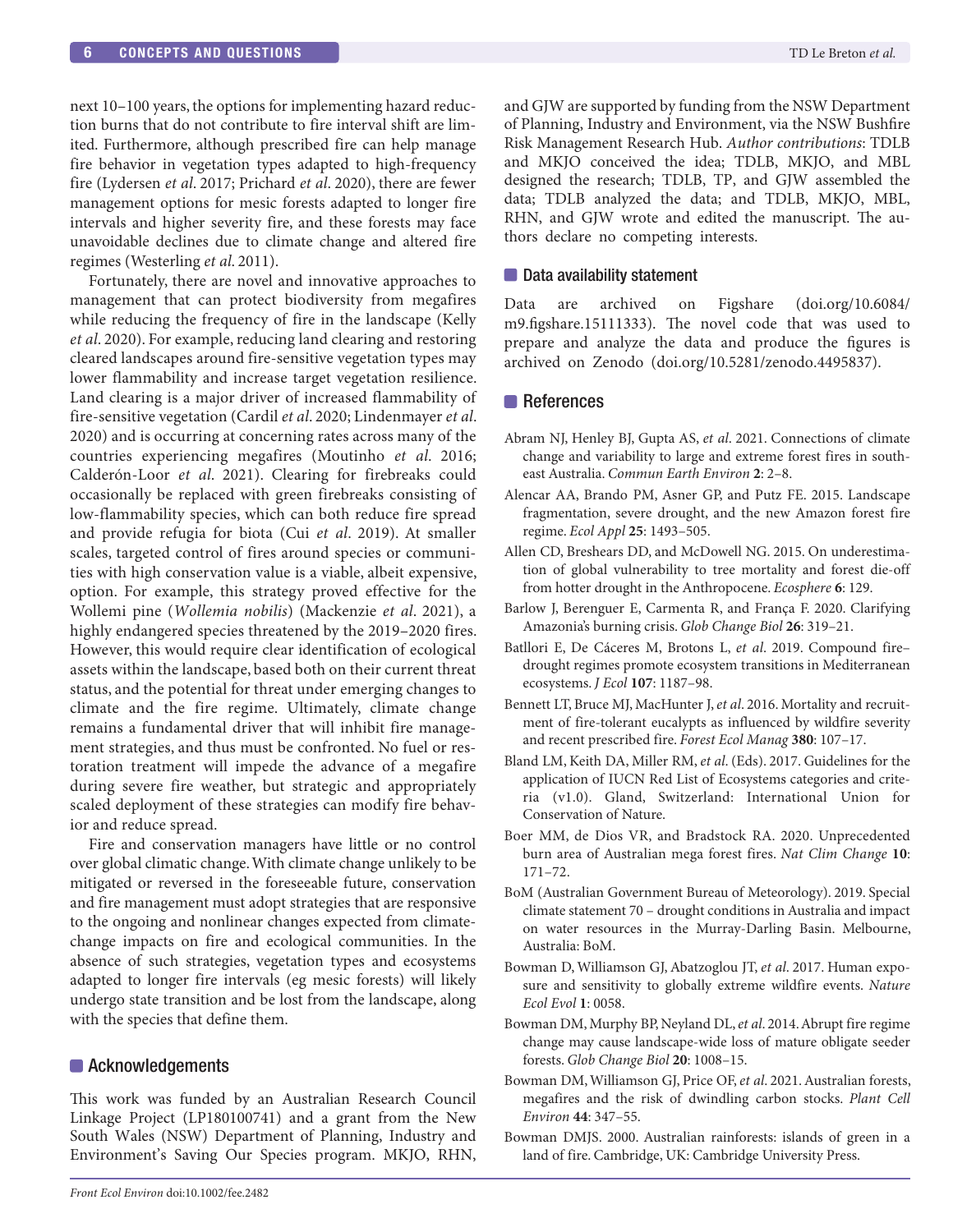- Bradstock RA. 2008. Effects of large fires on biodiversity in southeastern Australia: disaster or template for diversity? *Int J Wildland Fire* **17**: 809–22.
- Calderón-Loor M, Hadjikakou M, and Bryan BA. 2021. Highresolution wall-to-wall land-cover mapping and land change assessment for Australia from 1985 to 2015. *Remote Sens Environ* **252**: 112148.
- Cardil A, de-Miguel S, Silva CA, *et al*. 2020. Recent deforestation drove the spike in Amazonian fires. *Environ Res Lett* **15**: 121003.
- Clarke H, Penman T, Boer M, *et al*. 2020. The proximal drivers of large fires: a pyrogeographic study. *Front Earth Sci* **8**: 90.
- Collins L, Bradstock RA, Clarke H, *et al*. 2021. The 2019/2020 megafires exposed Australian ecosystems to an unprecedented extent of high-severity fire. *Environ Res Lett* **16**: 044029.
- Coop JD, Parks SA, Stevens-Rumann CS, *et al*. 2020. Wildfire-driven forest conversion in western North American landscapes. *BioScience* **70**: 659–73.
- Cui X, Amam MA, Perry GL, *et al*. 2019. Green firebreaks as a management tool for wildfires: lessons from China. *J Environ Manage* **233**: 329–36.
- Dai AG and Zhao TB. 2017. Uncertainties in historical changes and future projections of drought. Part I: estimates of historical drought changes. *Clim Change* **144**: 519–33.
- De Kauwe MG, Medlyn BE, Ukkola AM, *et al*. 2020. Identifying areas at risk of drought-induced tree mortality across south-eastern Australia. *Glob Change Biol* **26**: 5716–33.
- DPC NSW (Department of Premier and Cabinet New South Wales). 2020. Final report of the NSW bushfire inquiry. Sydney, Australia: DPC NSW.
- Enright NJ, Fontaine JB, Bowman DM, *et al*. 2015. Interval squeeze: altered fire regimes and demographic responses interact to threaten woody species persistence as climate changes. *Front Ecol Environ* **13**: 265–72.
- Fairman TA, Nitschke CR, and Bennett LT. 2016. Too much, too soon? A review of the effects of increasing wildfire frequency on tree mortality and regeneration in temperate eucalypt forests. *Int J Wildland Fire* **25**: 831–48.
- Fidelis A, Alvarado ST, Barradas ACS, and Pivello VR. 2018. The year 2017: megafires and management in the Cerrado. *Fire* **1**: 49.
- Fidelis A. 2020. Is fire always the "bad guy"? *Flora* **268**: 151611.
- Gallagher RV, Allen S, Mackenzie BD, *et al*. 2021. High fire frequency and the impact of the 2019–2020 megafires on Australian plant diversity. *Divers Distrib* **27**: 1166–79.
- Greenberg JA and Mattiuzzi M. 2020. Package "gdalUtils". Vienna, Austria: R Foundation for Statistical Computing.
- Higuera PE and Abatzoglou JT. 2021. Record-setting climate enabled the extraordinary 2020 fire season in the western United States. *Glob Change Biol* **21**: 1–2.
- Keith DA, Ferrer-Paris JR, Nicholson E, and Kingsford RT (Eds). 2020. The IUCN Global Ecosystem Typology 2.0: descriptive profiles for biomes and ecosystem functional groups. Gland, Switzerland: International Union for Conservation of Nature.
- Keith DA. 2004. Ocean shores to desert dunes: the native vegetation of New South Wales and the ACT. Sydney, Australia: New South Wales Department of Environment and Conservation.
- Kelly LT, Giljohann KM, Duane A, *et al*. 2020. Fire and biodiversity in the Anthropocene. *Science* **370**: eabb0355.
- Kenny B, Sutherland E, Tasker E, and Bradstock R. 2004. Guidelines for ecologically sustainable fire management. Sydney, Australia: New South Wales National Parks and Wildlife Service.
- Kenny B. 2013. Fire interval guidelines what's missing? Proceedings of the Ninth Biennial Bushfire Conference; 4–5 Jun 2013; Sydney, Australia. Chippendale, Australia: Nature Conservation Council.
- Kirchhoff C, Callaghan CT, Keith DA, *et al*. 2021. Rapidly mapping fire effects on biodiversity at a large-scale using citizen science. *Sci Total Environ* **755**: 142348.
- Le Breton TD, Natale S, French K, *et al*. 2020. Fire-adapted traits of threatened shrub species in riparian refugia: implications for fire regime management. *Plant Ecol* **221**: 69–81.
- Lindenmayer DB, Kooyman RM, Taylor C, *et al*. 2020. Recent Australian wildfires made worse by logging and associated forest management. *Nature Ecol Evol* **4**: 898–900.
- Lydersen JM, Collins BM, Brooks ML, *et al*. 2017. Evidence of fuels management and fire weather influencing fire severity in an extreme fire event. *Ecol Appl* **27**: 2013–30.
- Mackenzie BDE, Clarke SW, Zimmer HC, *et al*. 2021. Ecology and conservation of a living fossil: Australia's Wollemi pine (*Wollemia nobilis*). *EcoEvoRxiv Preprints*; [doi:10.32942/osf.io/3sjwx.](https://doi.org/10.32942/osf.io/3sjwx)
- McCarty JL, Smith TE, and Turetsky MR. 2020. Arctic fires reemerging. *Nat Geosci* **13**: 658–60.
- Miller RG, Tangney R, Enright NJ, *et al*. 2019. Mechanisms of fire seasonality effects on plant populations. *Trends Ecol Evol* **34**: 1104–17.
- Miralles DG, Gentine P, Seneviratne SI, and Teuling AJ. 2019. Land– atmospheric feedbacks during droughts and heatwaves: state of the science and current challenges. *Ann NY Acad Sci* **1436**: 19–35.
- Moutinho P, Guerra R, Azevedo-Ramos C, *et al*. 2016. Achieving zero deforestation in the Brazilian Amazon: what is missing? *Elementa* **4**: 000125.
- Murphy BP, Bradstock RA, Boer MM, *et al*. 2013. Fire regimes of Australia: a pyrogeographic model system. *J Biogeogr* **40**: 1048–58.
- Nolan RH, Boer MM, Collins L, *et al*. 2020. Causes and consequences of eastern Australia's 2019–20 season of mega-fires. *Glob Change Biol* **26**: 1039–41.
- Nolan RH, Boer MM, Resco de Dios V, *et al*. 2016. Large-scale, dynamic transformations in fuel moisture drive wildfire activity across southeastern Australia. *Geophys Res Lett* **43**: 4229–38.
- Nolan RH, Gauthey A, Losso A, *et al*. 2021. Hydraulic failure and tree size linked with canopy die-back in eucalypt forest during extreme drought. *New Phyt* **230**: 1354–65.
- NSW OEH (New South Wales Office of Environment and Heritage). 2017. The NSW state vegetation type map: methodology for a regional scale map of NSW plant community types. Sydney, Australia: NSW OEH.
- Pausas JG. 2015. Alternative fire-driven vegetation states. *J Veg Sci* **26**: 4–6.
- Pratt RB, Jacobsen AL, Ramirez AR, *et al*. 2014. Mortality of resprouting chaparral shrubs after a fire and during a record drought: